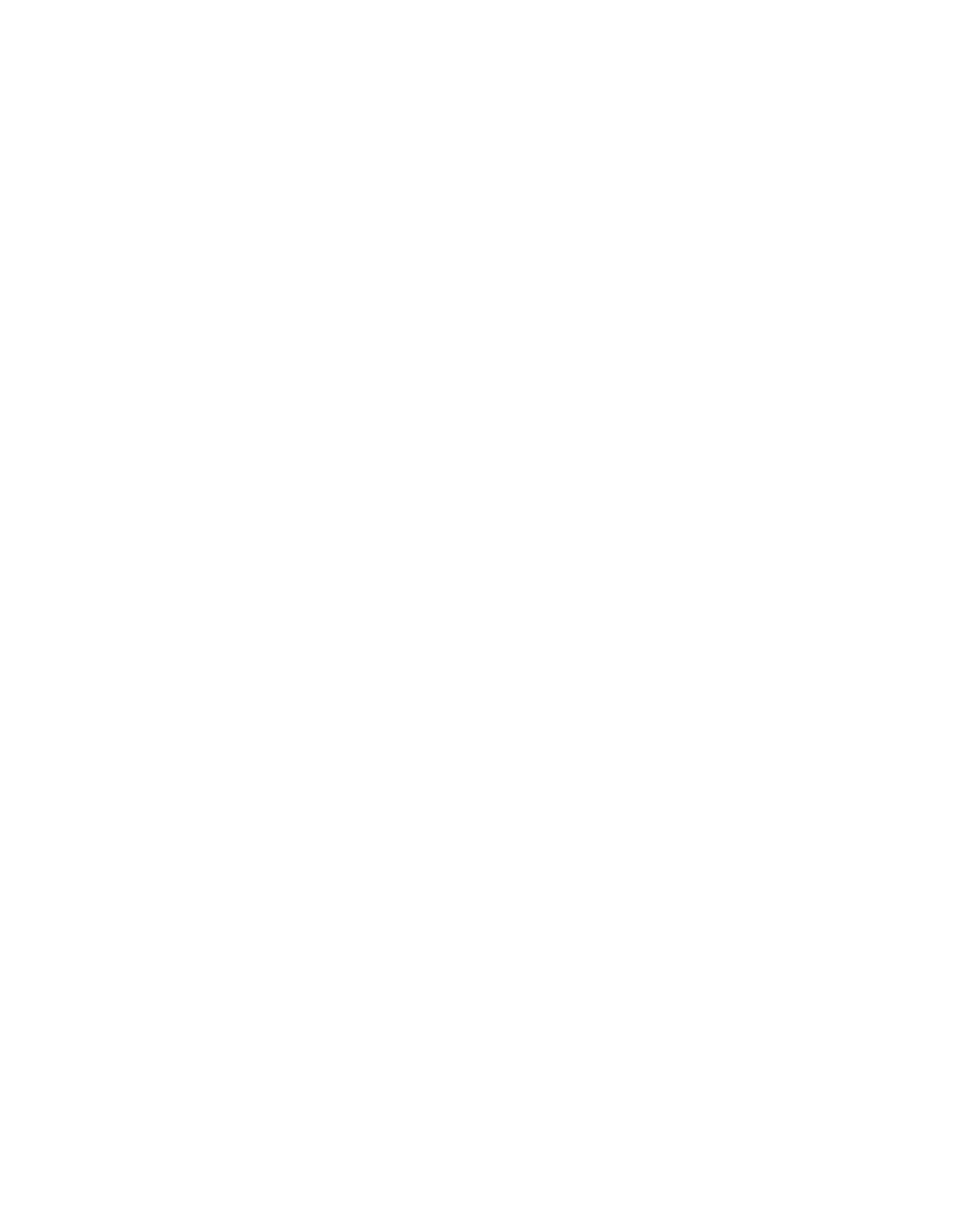# **I. Introduction**

**1.** The UNEP summoned the Regional Meeting of the Civil Society of Latin America and the Caribbean, held in Panama City on November 22nd and 23rd, 2004, as a preparatory phase for the 23<sup>rd</sup> period of sessions of the UNEP Governing Council (GC-23), the Sixth Global Civil Society Forum and the Sixth Global Ministerial Environment Forum, to be held on November 22nd and 23rd, 2004 in Panama City **([1\)](#page-2-0)**.

**2.** The civil society proposed a valuable contribution referring to the following issues:

- a) A larger participation by the civil society and the strengthening of the Latin American and Caribbean Civil Society Platform.
- b) A universal membership for the strengthening of the UNEP.
- c) The participation of civil society in intergovernmental meetings.
- d) Preliminary contributions on the document entitled "Revision of the Preliminary Work Programme of the UNEP 2006-07, from the perspective of the civil society" (**UNEP/LAC-CS-GC/5**).
- e) Organization proposal by the Civil Society of Latin America and the Caribbean for its relation with UNEP/ROLAC and the UNEP Governing Council.

**3.** The following were the basic documents to centre the feedback process of the regional meeting**[\(2\)](#page-2-1)**:

- a) "Committing the Civil Society in the Governing Council/Global Ministerial Environment Forum" (**UNEP/LAC-CS-GC/2**).
- b) "Accreditation Process and the NGOs" (**UNEP-LAC-CS-GC/3**).
- c) "International Environmental Governance (IEG) and the Strategic Governmental Plan for Technology Support and Capacity Building (**UNEP-LAC-CS-GC/4**).
- d) "Revision of the UNEP's Preliminary Work Programme 2007-07, from the Perspective of Civil Society (**UNEP-/LAC-CS-GC/5**).
- e) "Decision No. 6: Civil Society Participation." Final Report of the Fourteenth Meeting of the Latin American and Caribbean Environment Ministers Forum. Panama City, Panama, November 20<sup>th</sup> to 25<sup>th</sup>, 2003. (UNEP-LAC-IG.XIV/4).
- f) "Minutes of the Civil Society Meeting, Panama City, Panama, November 22nd, 2003." (**UNEP-LAC-CS-CG/6**)

## **II. Objectives of the Meeting**

**4.** The objectives were the following:

 $\overline{a}$ 

- a) To assess the agreements of the last Civil Society meeting, held on November 22nd, 2003 in Panama City, Panama; mainly on the implementation of the Civil Society Platform.
- b) To make contributions that could improve the Work Plan between the Civil Society and the UNEP for the 2006-07 biannual period.

<span id="page-2-0"></span><sup>1</sup> The agenda that corresponds to the two-day meeting is shown as **Annex 1** of this report.

<span id="page-2-1"></span><sup>2</sup> The list of documents is outlined in **Annex II** of this report.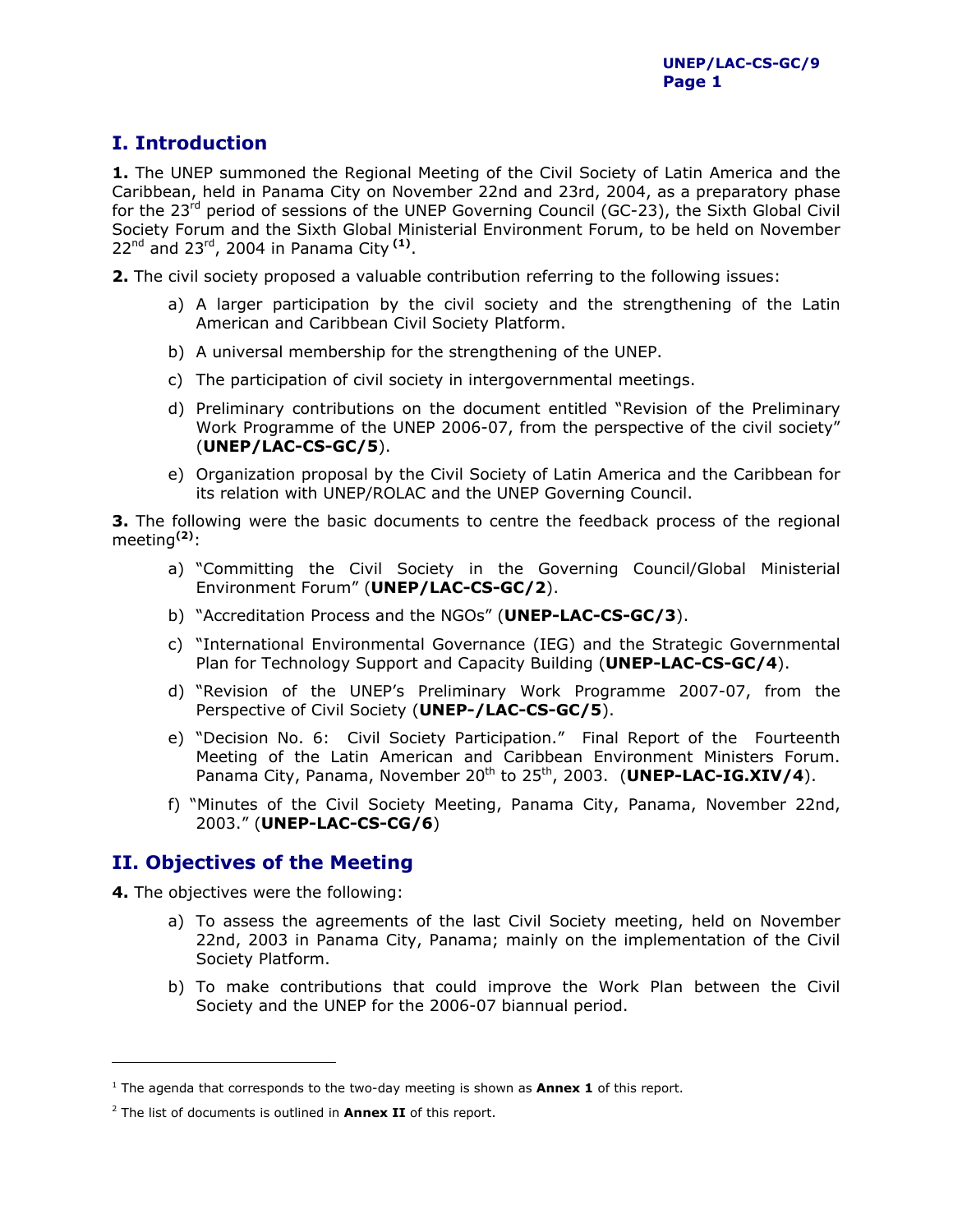- c) To achieve lines of institutional-cooperation strengthening with the Civil Society. In order to do so, a civil society position must be analyzed and created to strengthen the General Policies on International Environmental Governance;
- d) Drafting of a regional proposal outlining the priority issues of the Latin American and Caribbean Civil Society Platform (2005-2006).
- e) Drafting of the Latin American and Caribbean document for the Nairobi meeting.
- f) Election of two civil society members who will attend the preparatory meeting (Nairobi, Kenya, December  $2^{nd}$  to  $4^{th}$ , 2004) to draft the civil society document that will be presented at the Sixth Global Civil Society Forum, and the election of four representatives of the region's civil society who will attend the Sixth Forum and the 23<sup>rd</sup> period of sessions of the UNEP Governing Council.

## **III. Participants**

**5.** A total of 25 people attended the Civil Society meeting, representing various nongovernmental organizations (NGO) and various organizations from twelve Latin American and Caribbean countries, such as the Law and Ecology Association (DEECO); the Latin American Radio Association (ALER); the World Community Radio Stations Association of Latin America and the Caribbean (AMARC/LAC), Caretakers of the Environment International/Tunza Youth Advisory Council (UNEP/TYAC) / Youth Environmental Organization (OJA); the Caribbean Network for Integrated Rural Development (CNIRD); the State Ecology Council (COEECO) / Michoacan Society for Sustainability, S.C.; Latin American Council of Churches (CLAI); Consumers International (CI); Coordinator of the Cities for the Weather Protection Programme (AMMAC/ICLEI); Environment and Development (CPDC); Latin American Federation of Cities, Municipalities, and Local Government Associations (FLACMA); Brazilian Forum of NGOs and Social Movements for the Environment and Development (FBOMS); CCAD Civil Society Forum; Antonio Nunez Jimenez Foundation for Nature and Mankind (FANJ); Eugene Eisenmann Bird-Fauna Foundation/Latin American Environmental Journalists Network; Universal Ecological Foundation (FEU); Tlaloc Foundation; NGO Steering Committee to the United Nations Commission on Sustainable Development (CSD); Ecological and Environmental Observatory for Latin America (COEPAL)/Latin American and Caribbean Environmental Communicators Network; Green Panama – GEO Youth; Sustainable Chile Programme; National Ecological Action Network (RENACE); WEDO / Caribbean WAVE**[\(3\)](#page-3-0)**.

### **IV. Opening of the Meeting**

 $\overline{a}$ 

**6.** Dr. Ligia Castro, Administrator General of Panama's National Authority for the Environment (ANAM), began her speech by pointing out that she is a strong believer of the participation of all segments of the organized society; without it, sustainable development will be not be possible. The consultation process is essential to accomplish sustainable development management. She said that she valued the work that the civil society will accomplish during the regional meeting summoned by the UNEP. She expressed her hope that the agreements reached will contribute to the sustainable development in the region.

<span id="page-3-0"></span><sup>3</sup> The Final List of Participants is shown as **Annex III** of this report.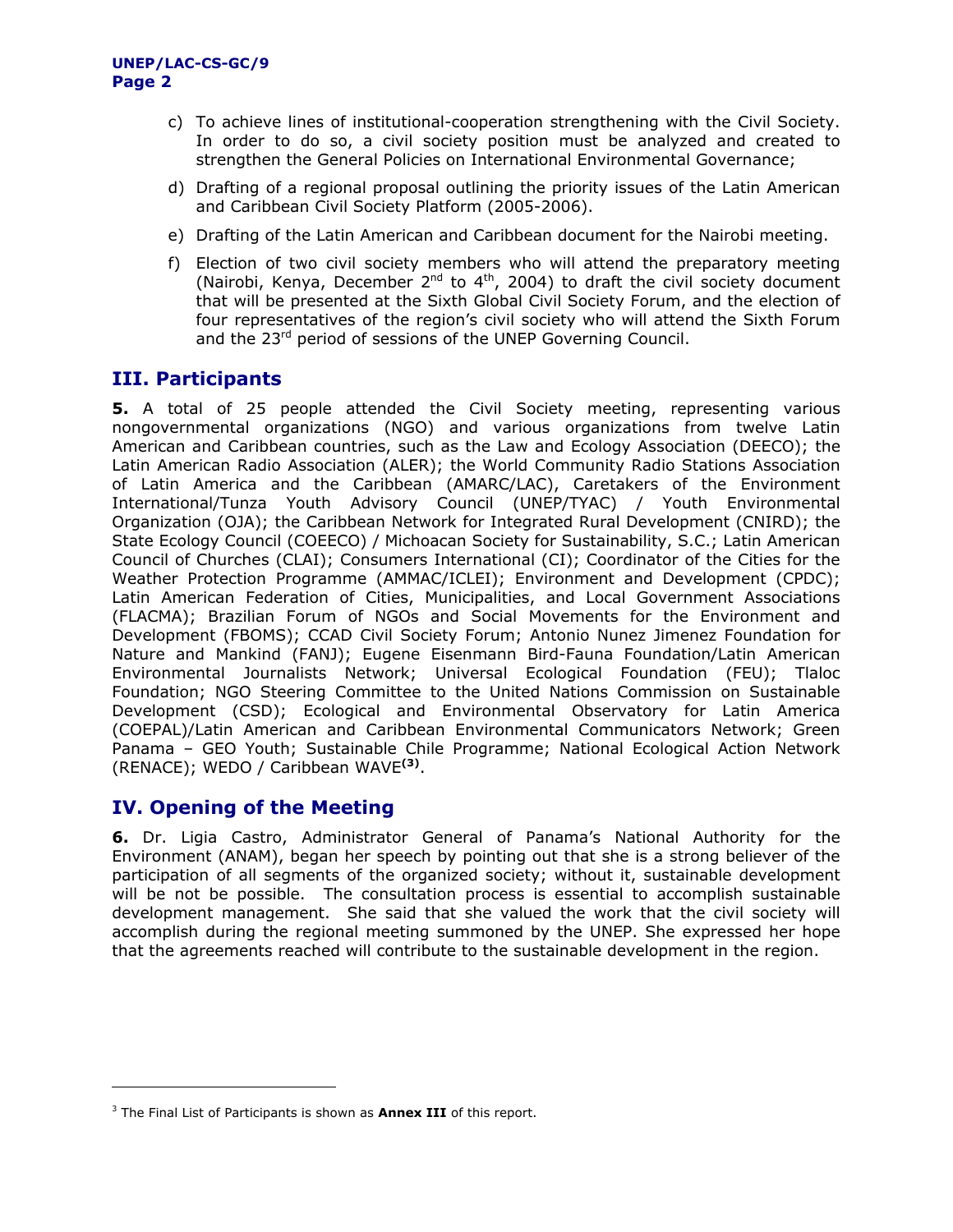**7.** In turn, Mr. Ricardo Sánchez, UNEP Regional Director for Latin America and the Caribbean, thanked participants for their presence and for having accepted the invitation from UNEP to actively participate in the civil society meeting. Mr. Sánchez outlined the significance of this meeting, where he reiterated the following objectives:

- a) To gather the contributions made by the main civil society networks to the preparation of the  $23<sup>rd</sup>$  Period of Sessions on the UNEP Governing Council, since this Programme has given further opportunities to civil society organizations.
- b) To strengthen the Strategic Intergovernmental Plan for Technology Support and Capacity-Building.
- c) To promote the consolidation of UNEP world tasks to strengthen environmental administration.
- d) To reflect on the role of women as a special focus for development and the environment. Sustainable development would not be possible without the full incorporation of women. Broach on the issue and make considerations on it.

**8.** Ricardo Sánchez thanked the participants for attending and congratulated Dr. Ligia Castro for opening the meeting.

### **V. Presentation of and analysis on the basic documents**

**9.** The meeting was chaired by Mr. Alvaro Gomez Concha, Coordinator of the UNEP Latin American and Caribbean Civil Society, an appointment made at the Fifth Regional Civil Society Forum held on November 22nd, 2003 in Quito, Ecuador.

**10.** Mr. Mateo A. Castillo Ceja was appointed to support the activities of the Secretariat to prepare the Final Report and the Declaration of the Regional Meeting.

**11.** The documents were presented in the following order:

- a) Mrs. Lorena San Roman, Coordinator of the Global Environmental Citizenship Programme, presented the following documents to be analyzed: UNEP/LAC-CS-GC/2; UNEP/LAC-CS-GC/3; UNEP/LAC-CS-GC/4. Ricardo Sánchez made comments on these documents to explain them further.
- b) Mr. Carlos Mendieta presented the Minutes of the Civil Society Meeting held on November 23rd, 2003 (**UNEP/LAC-CS-GC/6**).
- c) Mr. Alvaro Gomez presented the document entitled "Declaration of the Fifth Civil Society Forum, Eighth Special Session of the UNEP Governing Council/Global Ministerial Environment Forum" (Jeju Island, South Korea – March 28th, 2004 -- **UNEP/LAC-CS-GS/8**).
- d) Mr. Kenneth Ochoa Vargas presented the document entitled "Revision of the Preliminary Work Programme of the UNEP 2006-2007, from the perspective of Civil Society" (**UNEP/LAC-CS-GC/5**).
- e) The meeting's rapporteurs were Mateo Castillo Ceja and Carlos Tamez Luna.

### **VI. Organization of the works**

**12.** The meeting began with a broad discussion and wide feedback on the previously mentioned documents, and later proceeded to create three work groups in order to get to a consensus on the answer to the following basic questions: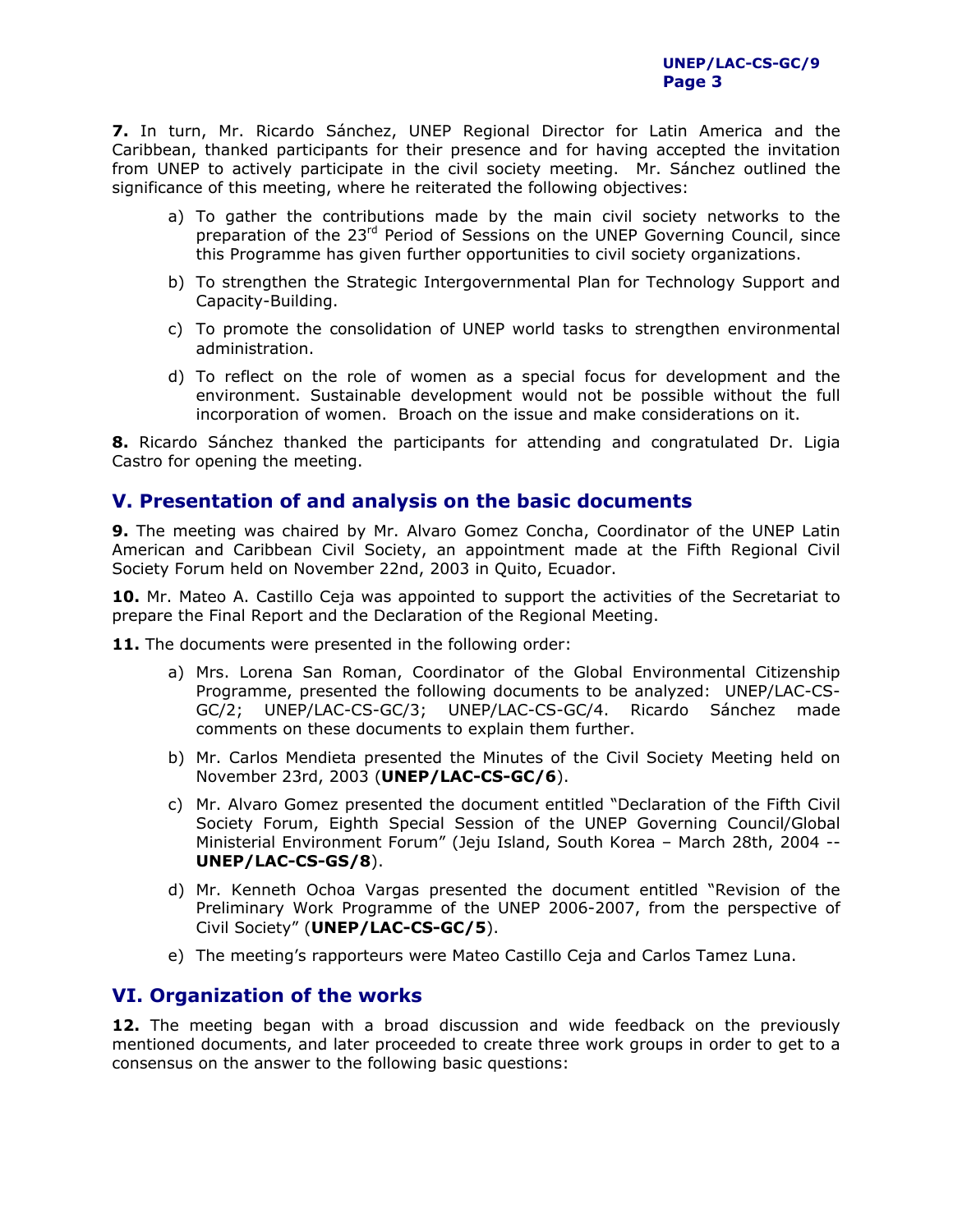$\overline{a}$ 

- a) How would you like the Civil Society to participate at the intergovernmental meetings, and what activities do you propose to carry out between the two meetings?
- b) Analyze and make preliminary indications to the UNEP on the document entitled "Revision of the Preliminary Work Programme of UNEP 2006-2007, from the perspective of Civil Society," regarding opportunities, gaps, sinergies, and duplications (**UNEP/LAC-CS-GC/5**).
- c) How should the structure of the Latin American and Caribbean Civil Society be, and how should its relation with the UNEP/ROLAC, UNEP/Nairobi and its Governing Council be?

## **VII. Final Discussions and results of the works**

**13.** The groups presented their consensus, which became a valuable input to draft the meeting's declaration**[\(4\)](#page-5-0)**. The representatives then proceeded to elect the following:

- a) *Representatives to the preparatory meeting for the Sixth Global Civil Society Forum of the UNEP (December 2004)*: Alvaro Gomez of the National Ecological Action Network (RENACE), Chile; and Mr. Gordon Bispham of the Caribbean Conservation Association (Barbados).
- b) *Representatives to the meeting of the Sixth Global Civil Society Forum of the UNEP to be held in February 2005:* Mateo A. Castillo Ceja of the State Ecology Council of Michoacan, Mexico; Ms. Maria del Carmen Solis of the Antonio Nunez Foundation of Cuba; Ms. Yolanda Diaz of the Latin American Environmental Journalists Network, Colombia; and Alvaro Gomez of the National Ecological Action Network (RENACE), Chile.

14. In compliance with the agreement to create the Latin American and Caribbean Civil Society Coordinating Group, representatives were appointed according to the Latin American and Caribbean subregions. They are as follows:

| Region               | <b>Main Representatives</b>                                                                                                                                                                                                            | <b>Alternates</b>                                                                                                                                                                                                                                     |
|----------------------|----------------------------------------------------------------------------------------------------------------------------------------------------------------------------------------------------------------------------------------|-------------------------------------------------------------------------------------------------------------------------------------------------------------------------------------------------------------------------------------------------------|
| Caribbean            | Caribbean<br>Mr.<br>Bispham,<br>Gordon<br><b>Conservation Association (Barbados).</b><br>Ms. Maria del Carmen Solis, Antonio<br><b>Nunez Jimenez Foundation for</b><br><b>Nature and Mankind (Cuba).</b>                               | Ms. Monique Essed-Fernandes,<br><b>WEDO/Caribbean WAVE</b><br>(Suriname).<br>Mr. Lloyd Rankine, Caribbean<br><b>Network for Integrated Rural</b><br><b>Development</b> (Trinidad and<br>Tobago).                                                      |
| <b>Southern Cone</b> | Mr. Alvaro Gomez, National<br><b>Ecological Action Network (RENACE)</b><br>(Chile).<br>Ms. Esther Marianne Neuhaus,<br><b>Brazilian Forum of NGO's and Social</b><br>Movements for the Environment and<br><b>Development</b> (Brazil). | Ms. Elena Palacios. Universal<br><b>Ecological Foundation (FEU).</b><br>(Argentina).<br>Ms. Paula Castello,<br>World<br>Radio<br><b>Stations</b><br>Community<br>Association, Latin<br>America<br>Caribbean<br>the<br>and<br>(AMARC/LAC) (Argentina). |
| <b>Mesoamerica</b>   | Mr. Mateo A. Castillo Ceja, State<br><b>Ecology Council of Michoacan /</b><br><b>Michoacan Society for Sustainability</b><br>$S.C.$ (Mexico).                                                                                          | Ms. Margarita del Socorro Cortez<br>Hodgson, Civil Society Forum<br>of the Central American<br><b>Environment and</b><br><b>Development Commission</b>                                                                                                |

<span id="page-5-0"></span><sup>&</sup>lt;sup>4</sup> The "Civil Society Declaration of the Regional Civil Society Meeting for Latin America and the Caribbean" is shown as **Annex V** of this report.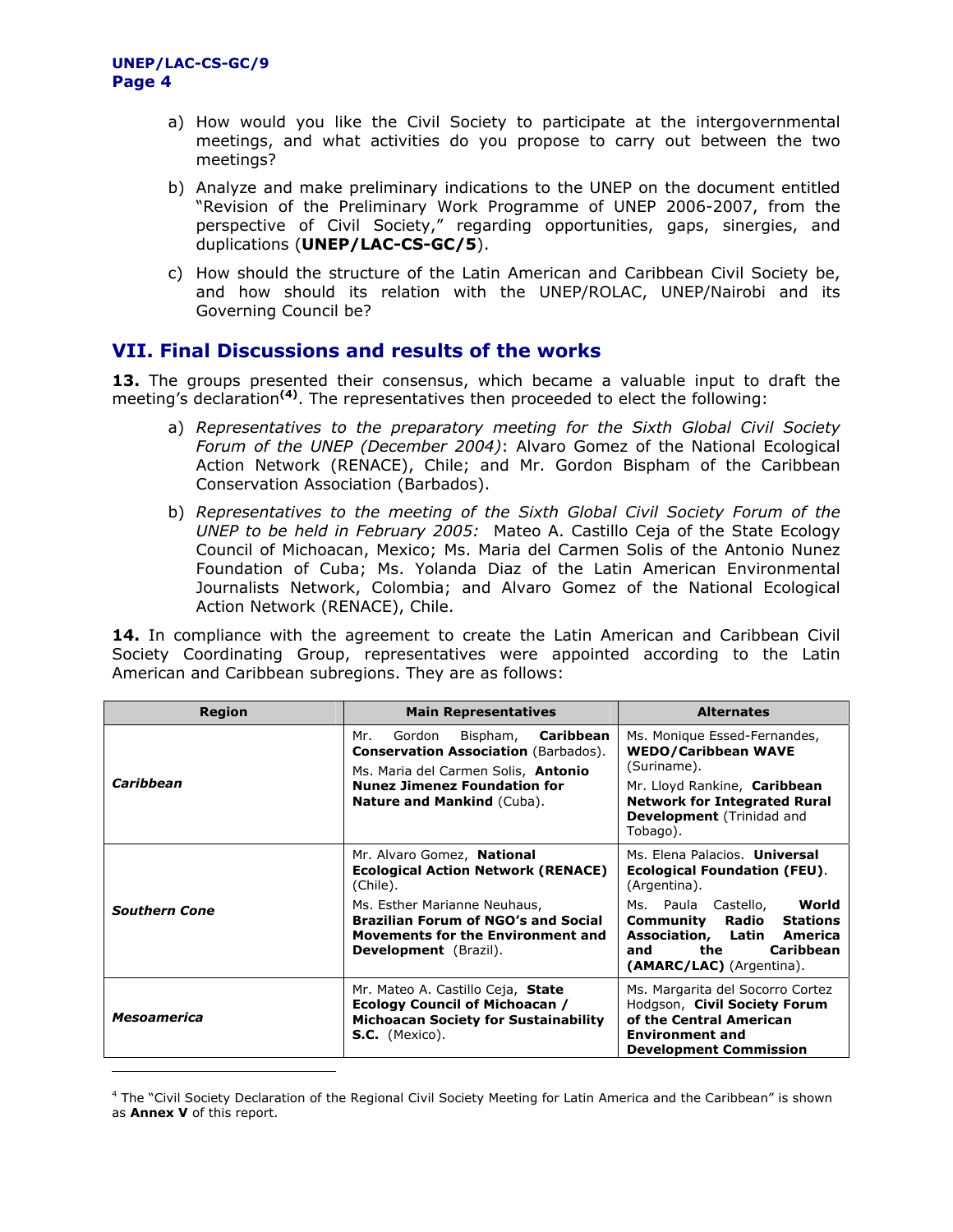#### **UNEP/LAC-CS-GC/9 Page 5**

| <b>Region</b> | <b>Main Representatives</b>                                                                                                                                                    | <b>Alternates</b>                                                                                      |
|---------------|--------------------------------------------------------------------------------------------------------------------------------------------------------------------------------|--------------------------------------------------------------------------------------------------------|
|               | Ms. Beatriz Schmitt, Eugene<br>Eisenmann Bird-Fauna<br><b>Foundation/Latin American</b><br><b>Environmental Journalists Network</b><br>(Panama).                               | (Nicaragua).<br>Mr. Carlos Tamez Luna, Latin<br><b>American Council of Churches</b><br>(CLAI) (Mexico) |
| Andean Zone   | Ms. Yolanda Diaz, Ecological and<br><b>Environmental Observatory for Latin</b><br>America (COEPAL) / Latin American<br><b>Environmental Journalists Network</b><br>(Colombia). | To be appointed                                                                                        |
|               | Mr. Gaizko Cirion Zubiri, Latin<br><b>American Radio Education</b><br><b>Association (ALER)</b> (Ecuador).                                                                     |                                                                                                        |

# **VIII. Closing of the meeting**

**15.** During the closing speech, the UNEP/ROLAC Director, Mr. Ricardo Sánchez, thanked the attendants for having actively participated in the meeting and emphasized plurality as a sustainable development instrument.

**16.** The meeting closed at 6:30 pm on Tuesday, 23 November, 2004 in Panama City, Panama.

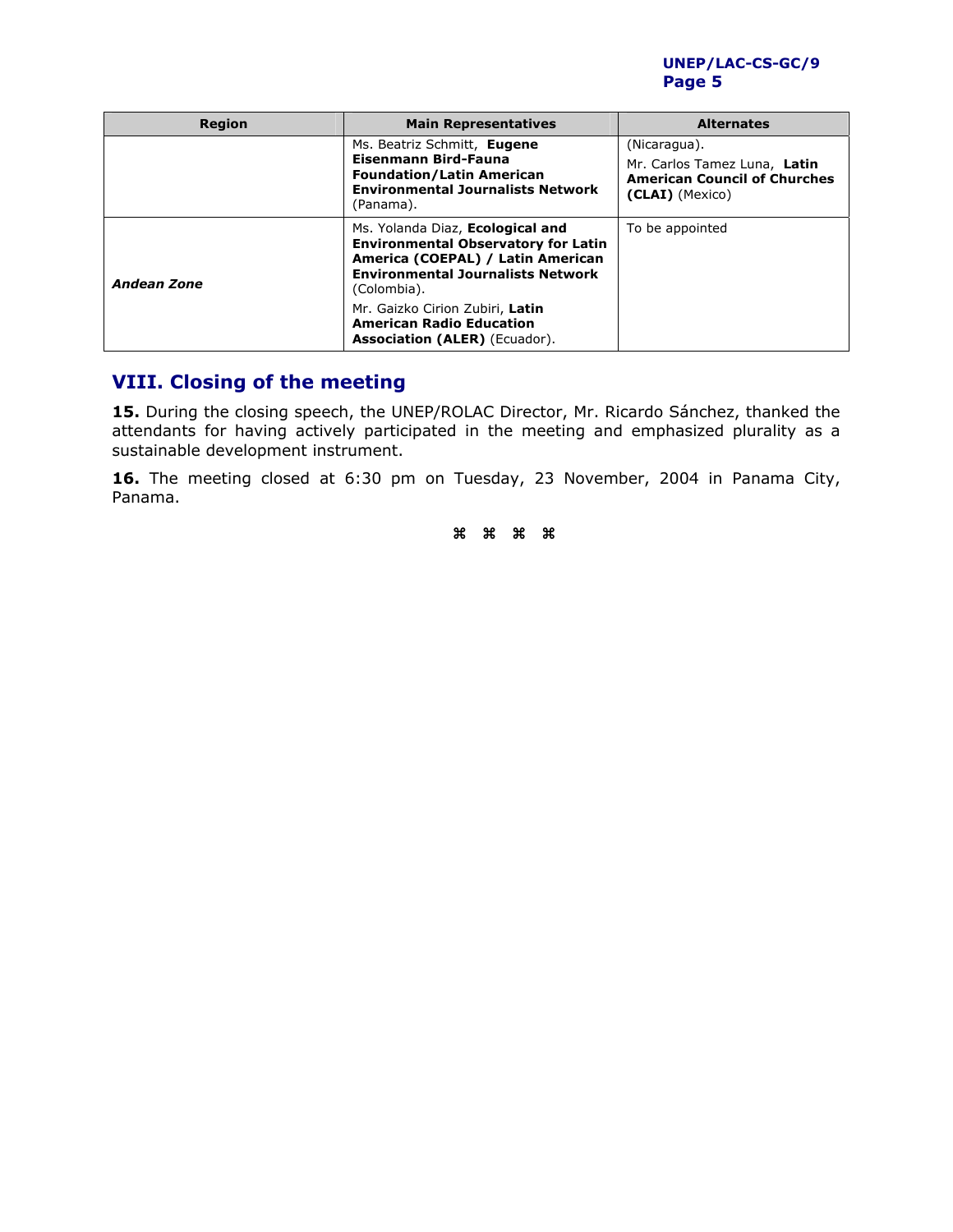# **Annex I. Agenda**

# **Monday, 22 November, 2004**

## **I. Institutional Strengthening – Cooperation with the Civil Society / II. Regional Aspects**

| 8:00 am - 8:45 am      | Registration of Participants                                                                                                                                     |
|------------------------|------------------------------------------------------------------------------------------------------------------------------------------------------------------|
| 9:00 am - 9:30 am      | Presentation of Mr. Ricardo Sánchez, Director, UNEP Regional<br>Office for Latin America and the Caribbean                                                       |
| 9:30 am - 10:45 am     | Presentations of items 1, 2 and 3 of the 22 November agenda,<br>and items 1 and 4 of the 23 November agenda (Documents<br>UNEP/LAC-CS-GC/2 to UNEP/LAC-CS-GC/9). |
| 10:45 am $-$ 11:00 am  | Coffee Break                                                                                                                                                     |
| 11:00 am $-$ 1:00 pm   | Presentations (continued).                                                                                                                                       |
| $1:00$ pm. $-2:30$ pm. | Lunch                                                                                                                                                            |
| $2:30$ pm - 5:00 pm    | Presentations (continued).                                                                                                                                       |

# **Tuesday, 23 November 2004**

## **I. Institutional Strengthening – Cooperation with the Civil Society / II. Regional Aspects**

| 8:30 am – 10:45 am                  | <b>Working Groups</b>                                 |
|-------------------------------------|-------------------------------------------------------|
| 10:45 am - 11:00 am                 | Coffee Break                                          |
| 11:00 am $-$ 1:00 pm                | Presentations of Working Groups                       |
| $1:00 \text{ pm} - 3:00 \text{ pm}$ | Lunch                                                 |
| 3:00 pm - 6:00 pm                   | Presentation and discussion of the Draft Final Report |
| 6:00 pm                             | Closing of the Meeting                                |

 $\mathcal{H}$   $\mathcal{H}$   $\mathcal{H}$   $\mathcal{H}$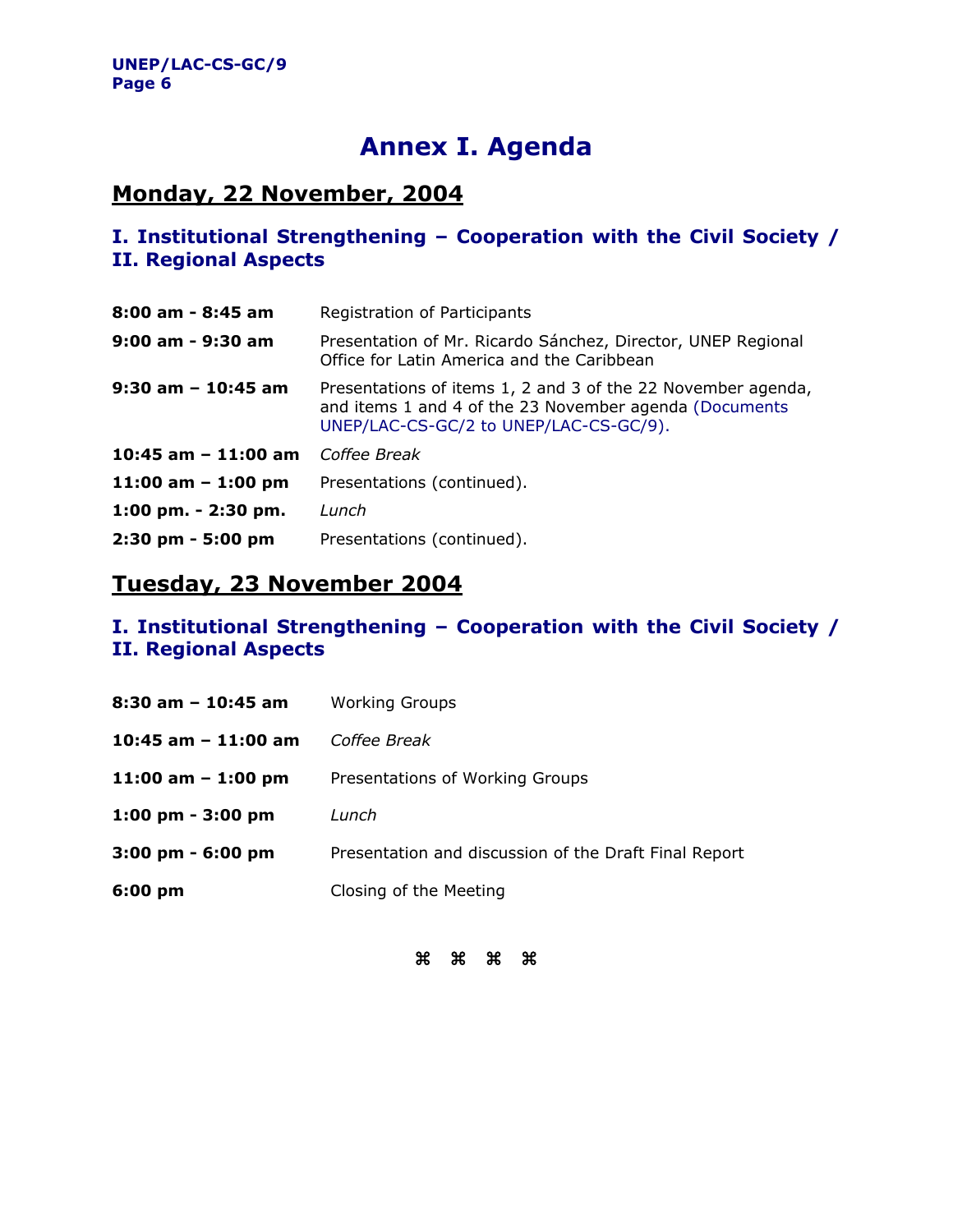# **Annex II. List of Documents**

# *A.Working Documents*

| Provisional Agenda                                                                                                                                                                                                                                               | UNEP/LAC-CS-GC/1 |
|------------------------------------------------------------------------------------------------------------------------------------------------------------------------------------------------------------------------------------------------------------------|------------------|
| Engaging civil society in the Governing Council/Global Ministerial Environment Forum.<br>Background document for the Regional meetings in preparation of the sixth Global Civil<br>Society Forum )6 <sup>th</sup> GCSF) - 14 October 2004.                       | UNEP/LAC-CS-GC/2 |
| Accreditation process                                                                                                                                                                                                                                            | UNEP/LAC-CS-GC/3 |
| Background Paper for the 6 <sup>th</sup> Global Civil Society Forum International Environmental<br>Governance (IEG) and the Intergovernmental Strategic Plan on Technology Support<br>and Capacity Building (IGSP). Final DRAFT (6 October 2004).                | UNEP/LAC-CS-GC/4 |
| Review from a Civil Society perspective of UNEP's draft Programme of Work for 2006-<br>2007 (September 2004).                                                                                                                                                    | UNEP/LAC-CS-GC/5 |
| Minutes of the Meeting of the Civil Society - Panama City, Panama - Saturday 22 <sup>nd</sup><br>November, 2003.                                                                                                                                                 | UNEP/LAC-CS-GC/6 |
| Report of the Global Women's Assembly on Environment on the work of its first<br>meeting.                                                                                                                                                                        | UNEP/LAC-CS-GC/7 |
| Statement of the 5 <sup>th</sup> Global Civil Society to the 8 <sup>th</sup> Special Session of the UNEP<br>Governing Council/Global Ministerial Environment Forum (Jeju Island, South Korea -<br>28 <sup>th</sup> March, 2004).                                 | UNEP/LAC-CS-GC/8 |
| Minutes of the Meeting of the Civil Society of Latin America and the Caribbean in<br>preparation for the Twenty-third Session of the Governing Council/Global Ministerial<br>Environment Forum (Panama City, Panama - Saturday 23 <sup>rd</sup> November, 2004). | UNEP/LAC-CS-GC/9 |

# *B. Information Documents*

| Preliminary List of Documents                                                                                                                                                                                                                              | UNEP/LAC-CS-GC/Inf.1 |
|------------------------------------------------------------------------------------------------------------------------------------------------------------------------------------------------------------------------------------------------------------|----------------------|
| Provisional List of Participants                                                                                                                                                                                                                           | UNEP/LAC-CS-GC/Inf.2 |
| Information note for Participants                                                                                                                                                                                                                          | UNEP/LAC-CS-GC/Inf.3 |
| Eighth special session of the UNEP Governing Council/<br>Global Ministerial Environment Forum<br>Jeju, Republic of Korea, 29-31 March, 2004<br>Proceedings of the Governing Council/Global Ministerial Environment Forum at<br>its eighth special session. | UNEP/LAC-CS-GS/Inf.4 |

# *C. Websites related to Civil Society issues:*

[www.unep/dpdl/cso](http://www.unep/dpdl/cso)

[www.unep.org/civil\\_society](http://www.unep.org/civil_society)

 $\mathcal{H}$   $\mathcal{H}$   $\mathcal{H}$   $\mathcal{H}$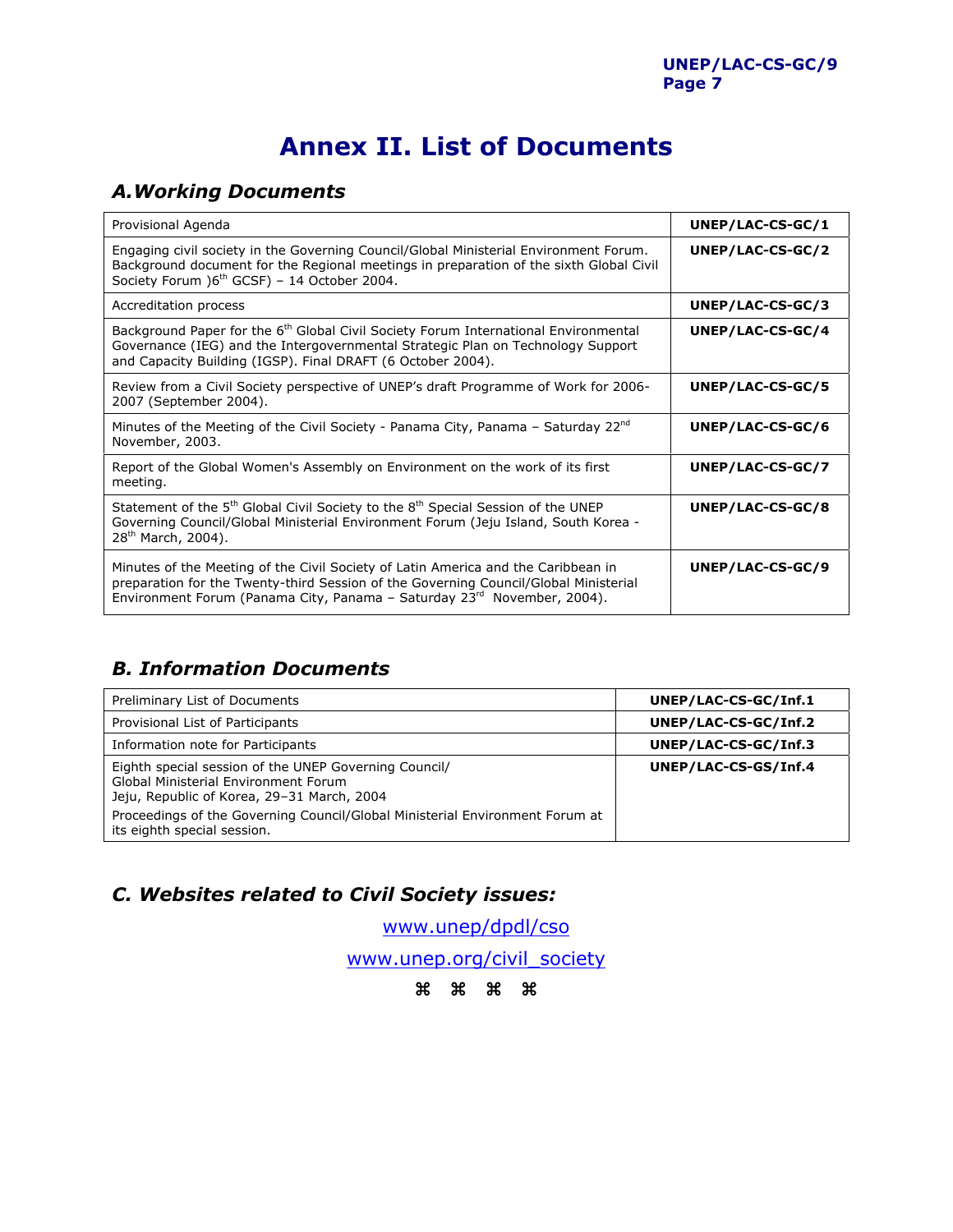# **Annex III. List of Participants**

#### **Asociación Derecho y Ecología (DEECO)**

Sr. Sergio Manuel Gómez Mendieta, Presidente de la Junta Directiva **Asociación Derecho y Ecología (DEECO)**  Estafeta Universitaria. Entrega General Panamá, Panamá

**Phone:** (+ 507) 264-4242 **Fax:** (+ 507) 264-4242 **E-mail:** [deeco13@hotmail.com](mailto:deeco13@hotmail.com)

#### **Asociación Latinoamericana de Educación Radiofónica (ALER)**

Sr. Gaizko Cirión Zubiri, Responsable Sostenibilidad Económica **Asociación Latinoamericana de Educación Radiofónica (ALER)**  Valladolid No. 511 y Madrid Casilla 17-03-4639 Quito, Ecuador

**Phone:** (+ 593-2) 252-4358, 250-3996, 255-9012 **Fax:** (+ 593-2) 252-4358, 250-3996, 255-9012 **E-mail:** gaizko@aler.org y proyectos@aler.org **Website:** [www.aler.org.ec](http://www.aler.org.ec/)

#### **Asociación Mundial de Radios Comunitarias, América Latina y el Caribe (AMARC/ALC)**

Sra. Paula Castello, Coordinadora de proyectos **Asociación Mundial de Radios Comunitarias, América Latina y el Caribe (AMARC/ALC)**  Lambaré No. 873 (ABA 1185 ) Buenos Aires, Argentina

**Phone:** (+ 54-11) 4867-3806, 4865- 7554 **Fax:** (+ 54-11) 4865-7554 **E-mail:** paulacastello@amarc.org **Website:** [www.mexico.amarc.org](http://www.mexico.amarc.org/) / [www.alc.amarc.org](http://www.alc.amarc.org/) / www.pulsar.amarc.org

#### **Caretakers of the Environment International/Tunza Youth Advisory Council (UNEP/TYAC) / Organización Juvenil Ambiental (OJA)**

Sr. Kenneth Ochoa Vargas, Coordinador de GEO Juvenil Colombia Presidente de la Organización Juvenil Ambiental **Caretakers of the Environment International/Tunza Youth Advisory Council (UNEP/TYAC) / Organización Juvenil Ambiental (OJA)**  Calle 170 No. 58-30 Bogotá, D. C., Colombia

**Phone:** (+ 57-1) 671-1819, 601-1165 **Fax:** (+ 57-1) 671-1584, 256-7715 **E-mail:** [kennethochoa@yahoo.com](mailto:kennethochoa@yahoo.com) / [nacional@geocolombia.org](mailto:nacional@geocolombia.org)  **Website:** [www.geocolombia.org](http://www.geocolombia.org/)

#### **Caribbean Network for Integrated Rural Development (CNIRD)**

Mr. Lloyd Rankine, Director **Caribbean Network for Integrated Rural Development (CNIRD)**  40, Estern Main Road, St. Augustine Port-of-Spain, Trinidad and Tobago

**Phone:** (+ 1-868) 645-6458 **E-mail:** cnird@carib-link.net **Website:** [www.cnird.org](http://www.cnird.org/)

#### **Consejo Estatal de Ecología (COEECO) / Sociedad Michoacana para la Sustentabilidad, S. C.**

Sr. Mateo A. Castillo Ceja, Punto Focal de la Carta de la Tierra en México yb Presidente del COEECO **Consejo Estatal de Ecología (COEECO)** en **Michoacán**  Av. Universidad No. 1234 - Fracc. Villa Universidad CP 58060 Morelia, Michoacán, México

**Phone:** (+52-443) 327-3936, 327-4575 **E-mail:** [mateo@integra.net.mx](mailto:mateo@integra.net.mx)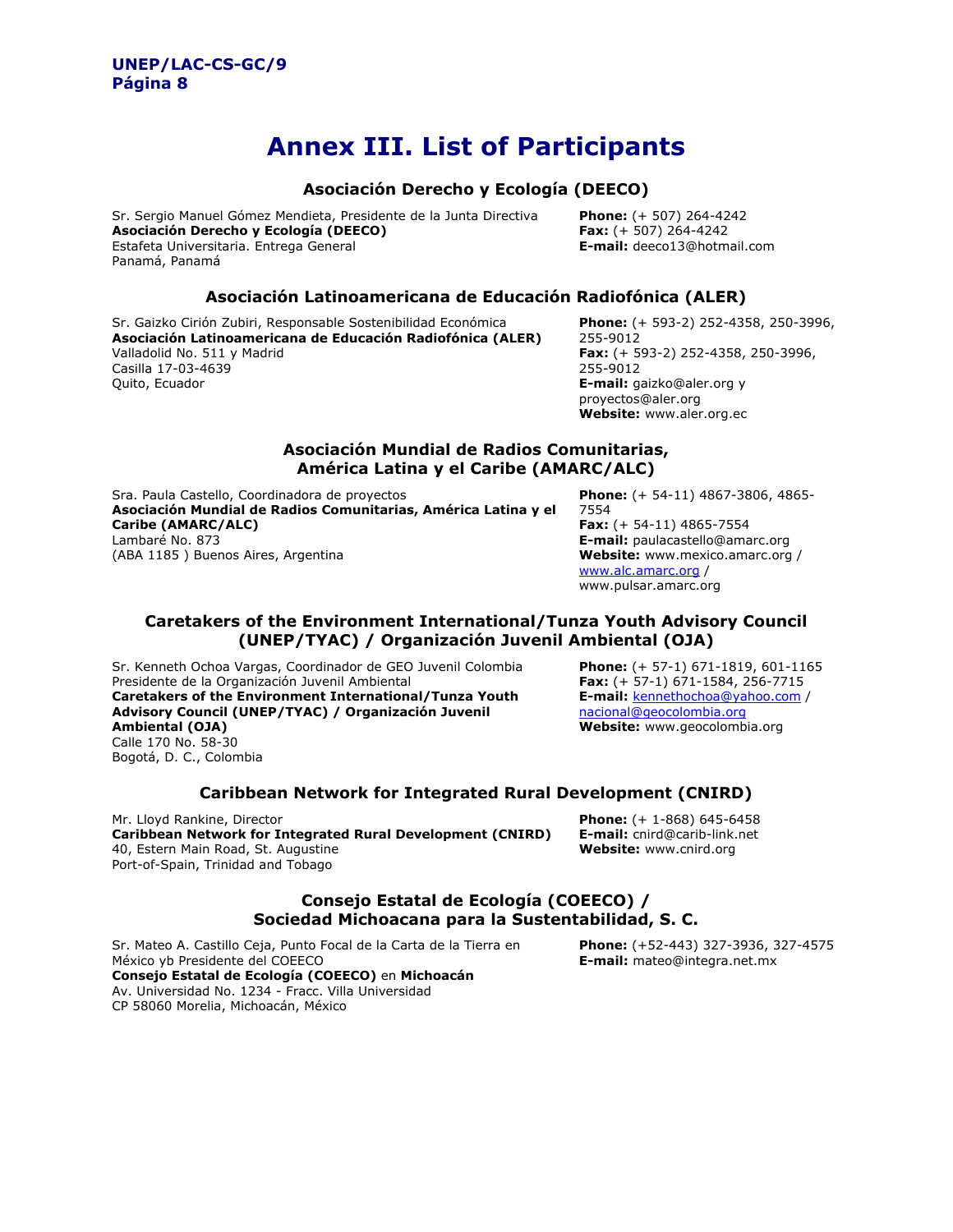#### **Consejo Latinoamericano de Iglesias (CLAI)**

Sr. Carlos César Tamez Luna, Coordinador Programa de Medio Ambiente y Desarrollo Sostenib **Consejo Latinoamericano de Iglesias (CLAI)**  Arenal No. 36 A-5, Col. Chimalistac CP 01050 México, D.F., México

**Phone:** (+ 52-55) 5661-1800 **Fax:** (+ 52-55) 5661-1800 **E-mail:** tamez@comunidadccm.org / tamezcladec@hotmail.com **Website:** [www.clai.org.ec](http://www.clai.org.ec/)

#### **Consumers International (CI)**

Sr. José Vargas Niello, Director Regional **Consumers International (CI)**  Las Hortensias No. 2371 - Providencia Santiago, Chile

Sr. Cristian Marcelo Candia Rodríguez, Coordinador para América Central y el Caribe Hispano **Consumers International (CI)**  Misión para América Central y el Caribe Vista Hermosa Vía Fernández de Córdoba Plaza Córdoba, Oficina No. 19 Panamá, Panamá

Sra. Yakarta Ríos, Sub-Coordinadora **Consumers International (CI)**  Misión para América Central y el Caribe Vista Hermosa, Vía Fernández de Córdoba, Plaza Córdoba, Oficina No. 19 Panamá, Panamá

**Phone:** (+56-2) 335-1695 **E-mail:** [pepevargas@hotmail.com](mailto:pepevargas@hotmail.com) / [vargasniello@consint.cl](mailto:vargasniello@consint.cl) **Website:** [www.consumidoresint.cl](http://sitio web: www.consumidoresint.cl/)

**Phone:** (+ 507) 229-0750 - Celular: 675-8941 **Fax:** (+ 507) 229-0750 **E-mail:** [cristian.candia@consint.cl](mailto:cristian.candia@consint.cl) / [cristian.candia@gmail.com](mailto:cristian.candia@gmail.com) **Website:** [www.consumidoresint.cl](http://www.consumidoresint.cl/) 

**Phone:** (+ 507) 229-0750, 675-8942 **Fax:** (+ 507) 229-0750 **E-mail:** [consumerinteac@cableonda.net](mailto:consumerinteac@cableonda.net) **Sitio web:** [www.consumidoresint.cl](http://www.consumidoresint.cl/)

#### **Coordinador del Programa Ciudades por la Protección Climática (AMMAC/ICLEI)**

Sr. Edgar Villaseñor Franco, Coordinador de Proyectos ICLEI **Coordinador del Programa Ciudades por la protección Climática (AMMAC/ICLEI)** 

Asociación de Municipios de México A.C. Adolfo Prieto No. 1634, Col. Del Valle CP 03100 México, D.F., México

**Phone:** (+ 52-55) 5524-4020 **Fax:** (+ 52-55) 5524-3141 **E-mail:** [evillasenor@ammac.org.mx](mailto:evillasenor@ammac.org.mx) / [ccp-iclei@ammac.org.mx](mailto:ccp-iclei@ammac.org.mx) **Website:** [www.ammac.org.mx](http://www.ammac.org.mx/) 

#### **Environment and Development (CPDC)**

Mr. Gordon Bispham, Consultant **Environment and Development (CPDC)**  Caribbean NGO Policy Development Centre "Halsworth", Welches Road St. Michael - P.O. Box 284 Bridgetown, Barbados

**Phone:** (+ 1-246) 437-6055/56 / **Cell:** (+1-246) 231-9308 **E-mail:** [cpdc@caribnet.org /](mailto:cpdc@caribnet.org / gobisxx@hotmail.com)  [gobisxx@hotmail.com](mailto:cpdc@caribnet.org / gobisxx@hotmail.com) **Website:** [www.cpd.cngo.org](http://www.cpd.cngo.org/)

#### **Federación Latinoamericana de Ciudades, Municipios y Asociaciones de Gobiernos Locales (FLACMA)**

Sr. Jaime Torres Lara, Director Ejecutivo **Federación Latinoamericana de Ciudades, Municipios y Asociaciones de Gobiernos Locales (FLACMA)**  Centro Latinoamericano de Capacitación y Desarrollo de los Gobiernos Locales (CELCATEL) Agustín Guerrero No. 219, entre José María Ayora y Pacífico Chiriboga Casilla 17-01-1109 - Quito, Ecuador

**Phone:** (+ 593-2) 246-9365, 246-9356 **Fax:** (+ 593-2) 243-5205 **E-mail:** [jtorreslara@flacma.org](mailto:jtorreslara@flacma.org) / [flacma@flacma.org](mailto:flacma@flacma.org) **Website:** [www.flacma.org](http://www.flacma.org/)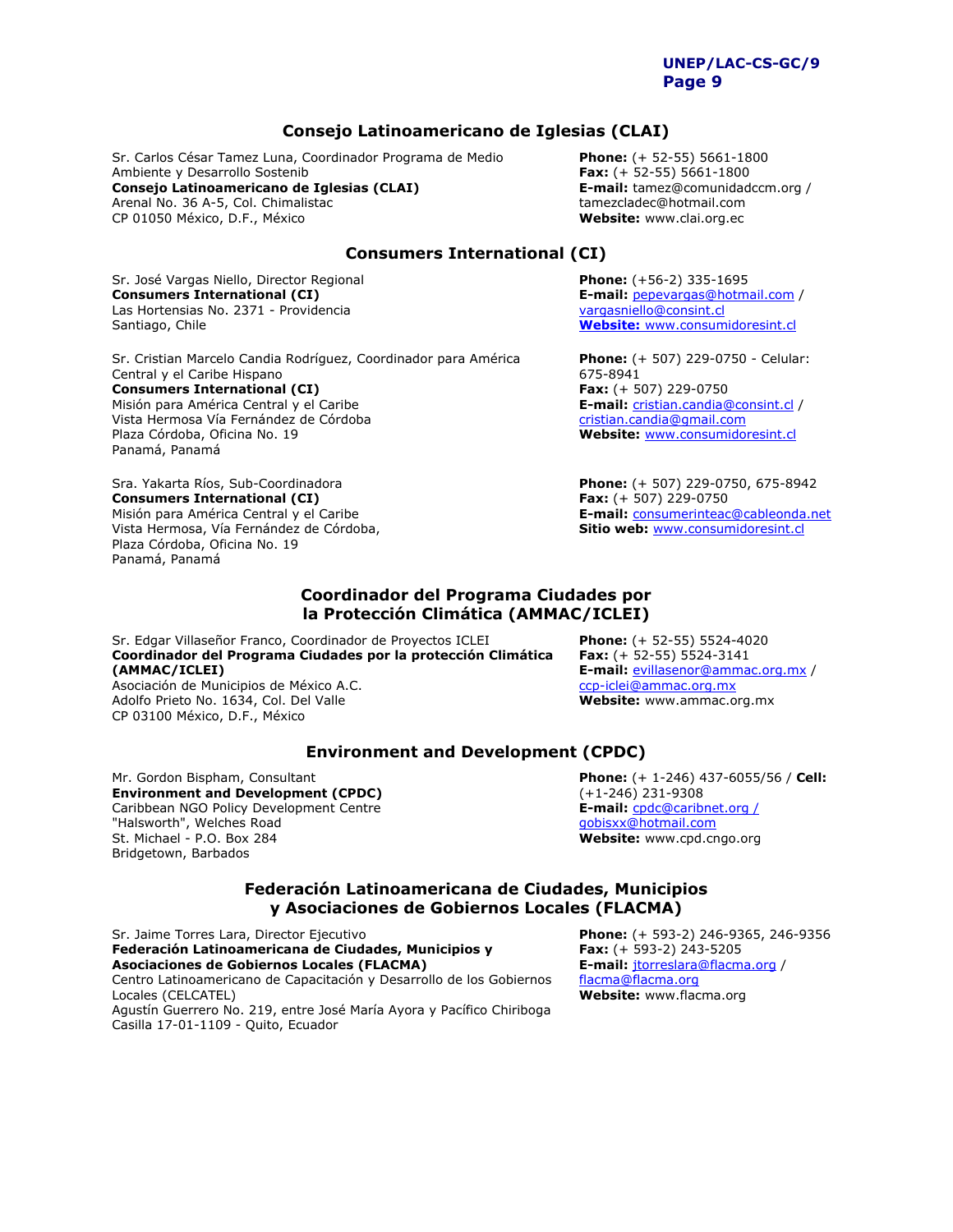#### **Foro Brasileño de ONG y Movimientos Sociales para Medio Ambiente y Desarrollo (FBOMS)**

Sra. Esther Marianne Neuhaus, Gerente Ejecutiva **Foro Brasileño de ONG y Movimientos Sociales para Medio Ambiente y Desarrollo (FBOMS)**  SCS, Quadra 08, Bloco B-50 Edifício Venâncio 2000, Salas 133/135 CEP 70333-900 Brasilia, D. F., Brasil

**Phone:** (+ 55-61) 3033-5535, 3033- 5545 **Fax:** (+ 55-61) 3033-5535 **Móvil**: (+55-61) 8406-0696 **E-mail:** [coordenacao@fboms.org.br](mailto:coordenacao@fboms.org.br) / [estherneuhaus@uol.com.br](mailto:estherneuhaus@uol.com.br) **Website:** [www.fboms.org.br](http://www.fboms.org.br/) 

#### **Foro de Sociedad Civil de CCAD**

Sra. Margarita del Socorro Cortez Hodgson, Representante **Foro de Sociedad Civil de CCAD**  Cámara de Industrias de Nicaragua Rotonda El Gueguense 300 metros al sur Managua, Nicaragua

**Phone:** (+ 505-2) 66-8847 al 51 **Fax:** (+ 505-2) 66-1891 **E-mail:** [mcortes@cadin.org.ni](mailto:mcortes@cadin.org.ni) / [cadin@cadin.org.ni](mailto:cadin@cadin.org.ni)  **Website:** [www.cadin.org.ni](http://www.cadin.org.ni/)

#### **Fundación Antonio Núñez Jiménez de la Naturaleza y el Hombre (FANJ)**

Sra. María del Carmen Solís Hernández, Director Cultural Extensión Programme **Fundación Antonio Núñez Jiménez de la Naturaleza y el Hombre (FANJ)**  Calle 5ª B No. 6611, entre 66 y 70, Miramar 11600 La Habana, Cuba

**Phone:** (+ 53-7) 209-2885, 209- 2887, 209-2833 **Fax:** (+ 53-7) 204-2985 **E-mail:** mdelcarmen@fanj.cult.cu **Website:** [www.fanj.org](http://www.fanj.org/)

#### **Fundación Avifauna Eugene Eisenmann/ Red Latinoamericana de Periodistas Ambientales**

Sra. Beatriz Schmitt , Directora Ejecutiva **Fundación Avifauna Eugene Eisenmann**  Coordinadora**, Panamá de la Red Latinoamericana de Periodistas Ambientales**  550038 Paitilla Panamá, Panamá

**Phone:** (+507) 264-0272 **Cell:** 677-1479 **Fax:** (+507) 269-6461 **E-mail:** bschmitt@cableonda.net

#### **Fundación Ecológica Universal (FEU)**

Sra. Elena Palacios, Coordinadora / Dirección de Juventud **Fundación Ecológica Universal (FEU)**  Av. Corrientes No. 1393 - 7º C1043ABA Buenos Aires, Argentina

**Phone:** (+ 54-11) 4373-3996 **Fax:** (+ 54-11) 4373-1243 **E-mail:** epalacios@feu999.org **Website:** [www.feu999.org](http://www.feu999.org/)

#### **Fundación Tlaloc**

Sr. Carlos Mendieta Zerón, Fundador y Director General **Fundación Tlaloc**  Felipe Villanueva Sur 1209, Col. Rancho Dolores 50170 Toluca, Estado de México, México

**Phone:** (+ 52-722) 217-6605, 280- 2465 **Fax:** (+ 52-722) 215-4512 **E-mail:** mendietazc@hotmail.com / [fundaciontlaloc@yahoo.com.mx](mailto:fundaciontlaloc@yahoo.com.mx)

#### **NGO Steering Committee to the United Nations Commission on Sustainable Development (CSD)**

Sra. Esmeralda V. Brown, Southern Co-Chair **NGO Steering Committee to the United Nations Commission on Sustainable Development (CSD)**  Southern Caucus of NGO's in Sustainable Development 777 United Nations Plaza,11th. Floor 10017 New York, N.Y., U.S.A.

**Phone:** (+ 1-212) 682-3633 Ext. 3102 **Fax:** (+ 1-212) 682-5354 **E-mail:** [ebrown@gbgm-umc.org](mailto:ebrown@gbgm-umc.org) / [southcaucus@aol.com](mailto:southcaucus@aol.com)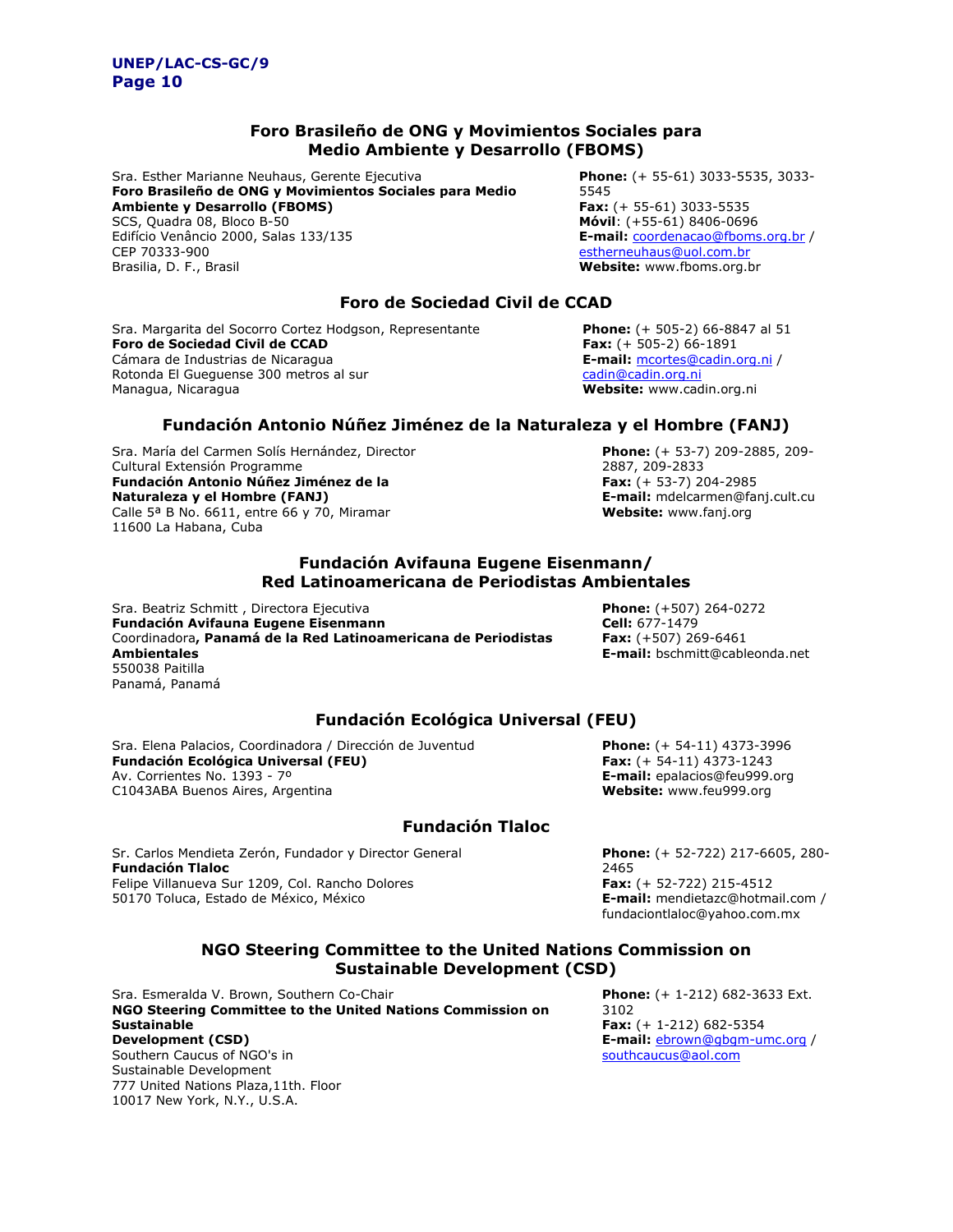#### **Observatorio Ecológico y Ambiental para América Latina (COEPAL) / Red de Comunicadores Ambientales de América Latina y el Caribe**

Sra. Yolanda Díaz Lozano Directora del **Observatorio Ecológico y Ambiental para América Latina (COEPAL)** Coordinadora para Colombia de la **Red de Comunicadores Ambientales de América Latina y el Caribe**  Diagonal 83 No. 24-17, Apto. 402 Bogotá, D. C., Colombia

**Phone:** (+ 57-1) 618-5368, 691-0513 **Fax:** (+ 57-1) 618-5368 **E-mail:** [aurayola@aolpremium.com](mailto:aurayola@aolpremium.com) / [yolandadiaz80@hotmail.com](mailto:yolandadiaz80@hotmail.com) **Website:** [www.redcalc.org](http://www.redcalc.org/)

#### **Panamá Verde - GEO Juvenil**

Sr. Ennio Edgar Arcia Tejedor, Coordinador Nacional **Panamá Verde - GEO Juvenil**  El Dorado, Edificio Aventura No. 425 Panamá, Panamá

**Phone:** (+507) 236-5619 **Celular:** (+507) 620-1965 **Fax:** (+507) 236-5619 **E-mail:** [ennioat@yahoo.com](mailto:ennioat@yahoo.com) / [ennio@panamaverde.org](mailto:ennio@panamaverde.org)  **Website:** [www.panamaverde.org](http://www.panamaverde.org/) 

#### **Programa Chile Sustentable**

Sra. María Paz Aedo Zúñiga, Coordinadora de Programas y Proyectos **Programa Chile Sustentable**  Seminario No. 774 Nuñoa - Santiago, Chile

**Phone:** (+ 56-2) 209-7028 **Fax:** (+ 56-2) 364-0472 **E-mail:** programa@chilesustentable.net **Website:** [www.chilesustentable.net](http://www.chilesustentable.net/)

#### **Red Nacional de Acción Ecológica (RENACE)**

Sr. Alvaro Eugenio Gómez Concha, Director **Red Nacional de Acción Ecológica (RENACE)**  Seminario No. 768, Nuñoa Santiago, Chile

**Phone:** (+ 56-2) 223-4483 **Fax:** (+ 56-2) 225-8909 **E-mail:** alvaro@renace.cl **Website:** [www.renace.cl](http://www.renace.cl/)

#### **WEDO / Caribbean WAVE**

Ms. Monique Essed-Fernandes **WEDO / Caribbean WAVE**  Ceresstraat No. 31, Elisabethshof P.O. Box 1395 Paramaribo, Suriname

**Phone:** (+ 597) 55-0939, 862-9070 **Fax:** (+ 597) 55-0939 **E-mail:** messed@parbo.net

a a a a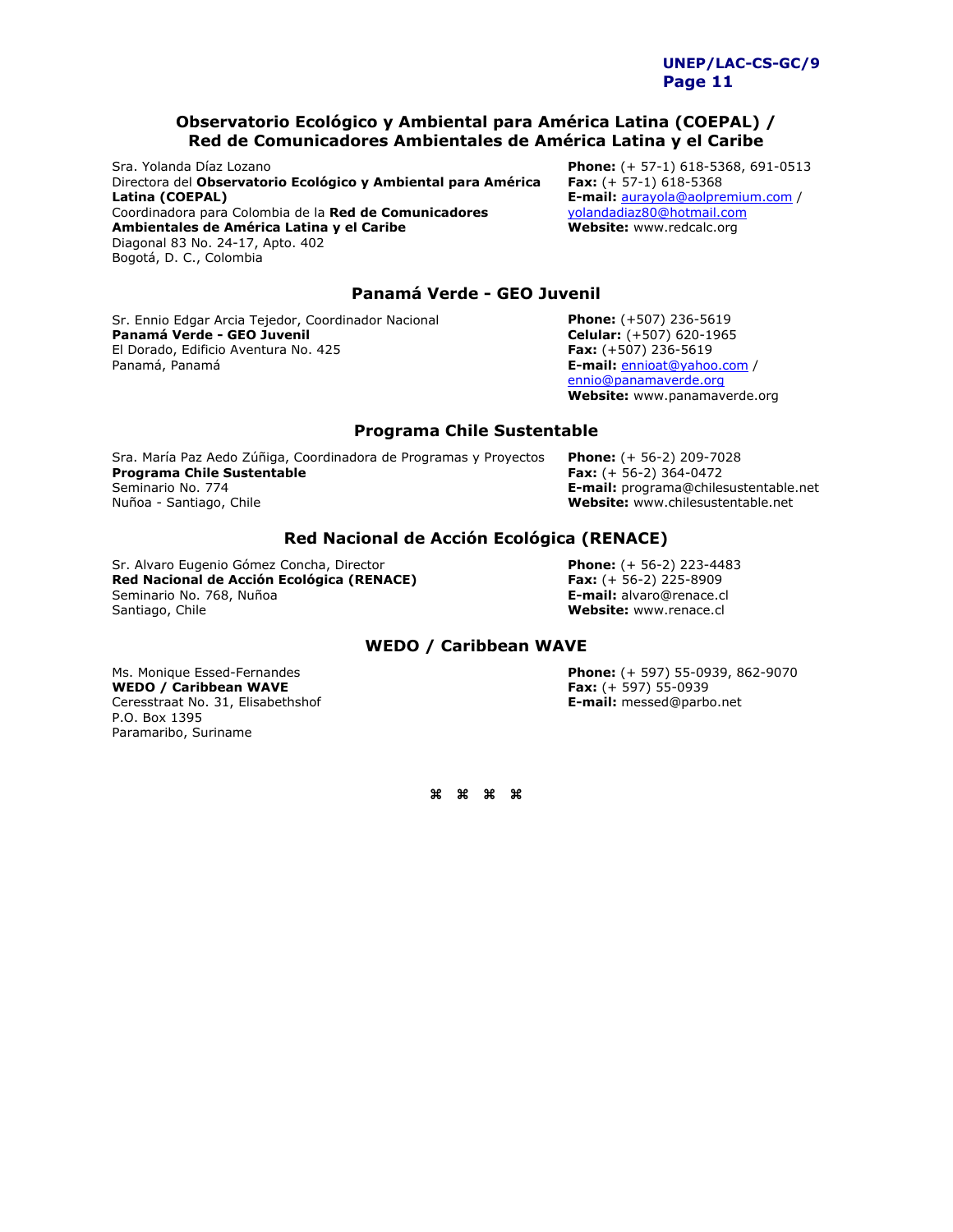# **Annex IV. Provisional Agenda**

#### *Monday 22 November, 2004*

#### **I Institutional Strengthening – Cooperation with the Civil Society**

- 1. General Politics on the International Environmental Governance (IEG).
- 2. UNEP Governing Council.
- 3. Discussion of the Civil Society regarding the UNEP Twenty-third Session of the Governing Council/Global Ministerial Environment Forum (GC 23).

#### *Tuesday 23 November, 2004*

#### **II Regional Aspects**

- 1. Discussion on the Latin American Civil Society Document (*UNEP/LAC-CS-GC/6 Meeting of the Civil Society–Panama City, Panama–Saturday 22 November, 2003*)
- 2. Elaboration of a regional proposal with priority issues of the Latin American and Caribbean Civil Society Platform (2005-2006)
- 3. Elaboration of the Latin American and the Caribbean document for the meeting to be held in Nairobi, Kenya.
- 4. Report of the Global Women's Assembly on Environment held by UNEP: Women as the Voice for the Environment (WAVE), Nairobi, Kenya – 11-13 October, 2004.
- 5. Election of two (2) civil society representatives to attend the meeting for the preparation of the draft document in the Civil Society Meeting on 2-4 December, 2004 in Nairobi, Kenya; and election of four (4) representatives of the civil society for the 6<sup>th</sup> GCSF.

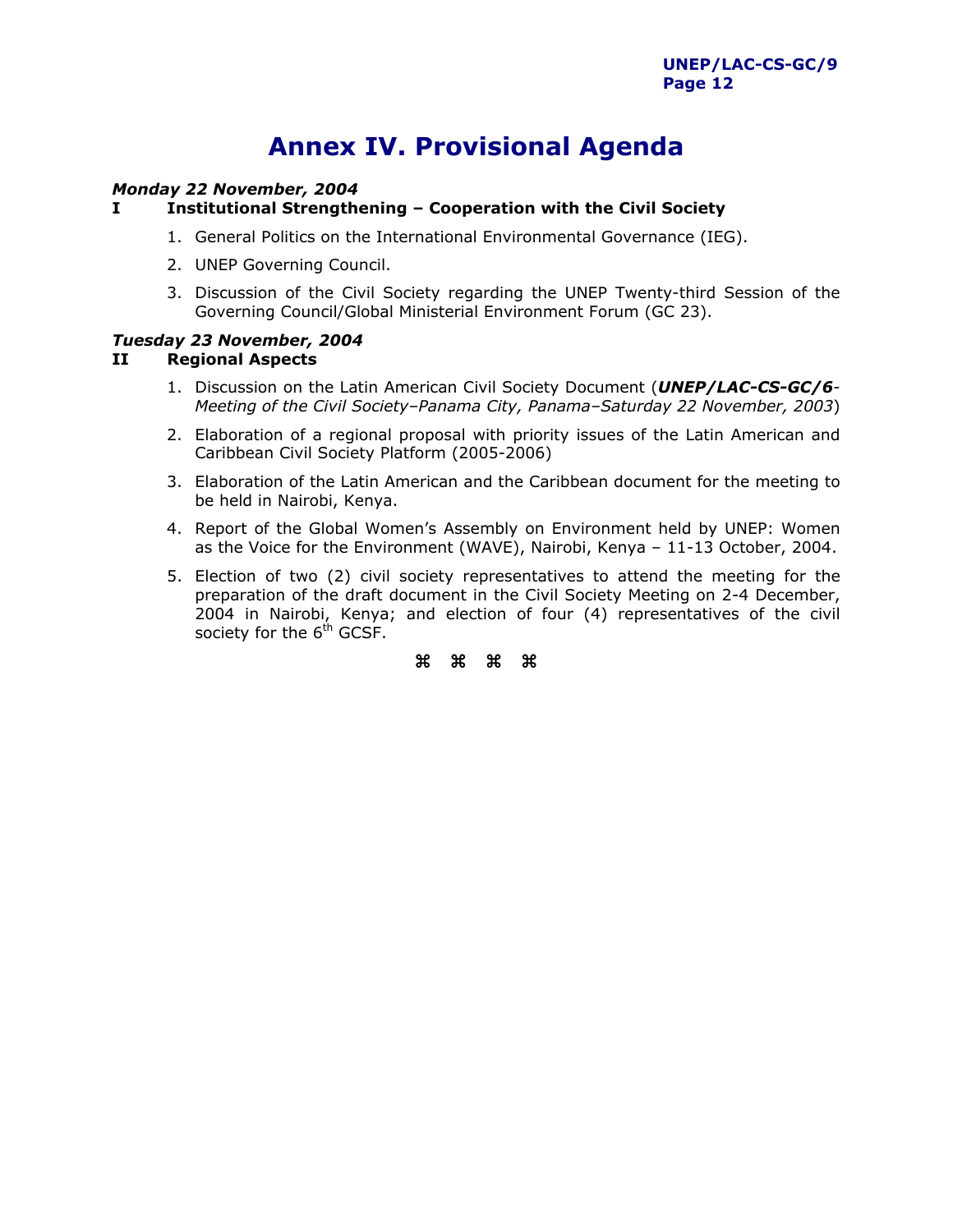# **Annex V. Declaration of the Civil Society General Consensus Document**

**1.** The United Nations Conference on Environment and Development in its principle 10 establishes the participation of the various groups of civil society which was ratified at the Summit on Sustainable Development in Johannesburg, South Africa.

**2.** In 2002, in Cartagena, Colombia, the governments ratified the annual practice of UNEP, by organizing the Global Civil Society Forum (GCSF) along with the Governing Council of the UNEP/Global Ministerial Environment Forum by adopting Decision SSVII.5, which requires that *"The Executive Director continues the current practice of summoning civil society to a regionally objective and representative forum coinciding with the meetings of the Governing Council/Global Ministerial Environment Forum to consult very closely with civil society."*

**3.** The most recent GCECF and the 5<sup>th</sup> Global Civil Society Forum were held in Jeju, Korea, on March 27 and 28, 2004, prior to the GC/GMEF, having the participation of 206 civil society representatives from 40 countries. The success attained was due to a process of preparation of the regional civil society that was strengthened in each region.

**4.** Based upon the experiences of previous meetings between civil society and the UNEP, and considering that this is the time to strengthen the objectives of sustainable development that promote policies and mechanisms that support the work of UNEP and its member governments.

**5.** The premise upon which the discussion was based and from where other discussions emanated, in search of complementary actions and the building of consensus among governments and civil society in the harmonization between development and the environment.

**6.** Recognizing the importance of these processes, the Civil Society representatives gathered on November 22 and 23, 2004 in Panama City, Panama, at the Regional Forum of Latin America and the Caribbean, hereby declare:

## **I. Participation of the Civil Society in Intergovernmental Meetings**

**1.** The civil society requires direct (formal) participation with proposal- and decision-making capacity at intergovernmental meetings and in relation to UNEP, and consequently we propose:

- a) Representation of the civil society with decision-making capacity within the UNEP Governing Council.
- b) Mechanisms for discussion and consensus prior to decision time spaces, in order to ensure the work with representation.
- c) Direct participation of civil society in the decisions, the submission of proposals, and the preparation of UNEP documents and its Governing Council.
- d) Participation of the civil society must take place within an ethical framework and in accordance with the principles of the Earth Charter, in which prominence is given to transparency, the rendering of accounts, and access to information;
- e) Recognition by the governments of the civil society's role as an interlocutor and a warranty that participation from the citizens will be included;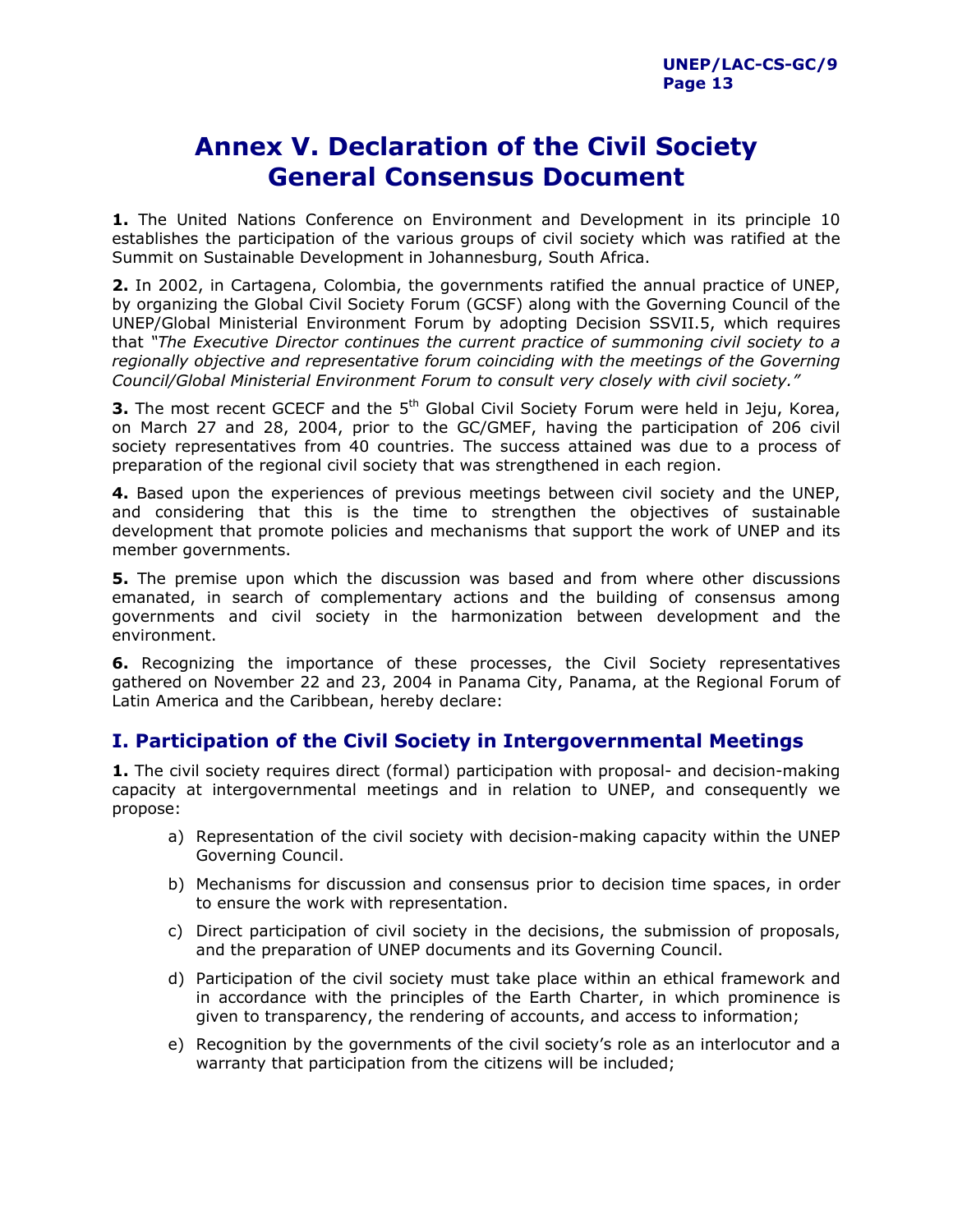#### **UNEP/LAC-CS-GC/9 Page 14**

- f) Formal validation of the opinions from the civil society at the same level as those of the governments, and that any conclusions will take the two positions into account, recognizing civil society's right to be heard and to vote.
- g) Promotion of the processes of public participation at a national level on five main aspects: Institutional Processes and Structures; Legal Frameworks; Education, Communication and Information for Public Participation; Financing and Spaces for Deliberation by the Citizens.
- h) Strengthening the incidence of civil society groups in government decisions at a national level, with fundamental support from the countries in which civil society is heard so that these intergovernmental bodies are reached.
- i) Including of the civil society vision on the world agenda from the technical point of view, based on a policy of sustainable development.
- **2.** As activities that are needed to achieve these objectives, we propose:
	- a) The creation of a permanent articulation body of the civil society for discussions with UNEP and its Governing Council and at international meetings on environment and sustainability.
	- b) Advance preparatory regional and sub-regional meetings for the discussion of documents, proposals, plans, and programmes.
	- c) Dissemination of official documents for sub-regional review, which will allow the drafting and analysis of proposals prior to the meetings between UNEP and the civil society.
	- d) An effective communications strategy between UNEP and the articulation body created by the civil society, to facilitate the dissemination of information and direct participation in the drafting of proposals and the making of decisions.

### **II. Preliminary contributions to UNEP for the document "Review of the UNEP's preliminary Work Programme 2006-2007, from the perspective of the Civil Society" UNEP / LAC-CS-GC / 5.**

**1.** In general terms, the civil society organizations gathered here recognize that the alliance between UNEP and the civil society is both strategic and necessary in order to advance toward the fulfilment of our goals and common goals on the issue of sustainability. In the same way, the civil society recognizes that UNEP constitutes a space for coordination and articulation that helps to strengthen the role of civil society at the decision-making bodies at local, national, and regional levels.

**2.** The participation, cooperation, and exchange between UNEP and the civil society is possible and necessary, taking into account the following elements:

- a) Direct participation in key decision-making institutions (such as the Governing Council) with the authority to make resolutions, not only for consultations.
- b) Adequate dissemination to the civil society regarding UNEP information, documents, proposals, and projects so as to make room for responsible, informed, and timely participation.
- c) Mechanisms to facilitate the contribution of civil society by means of information and proposals of UNEP official documents, agreements, programmes, and projects.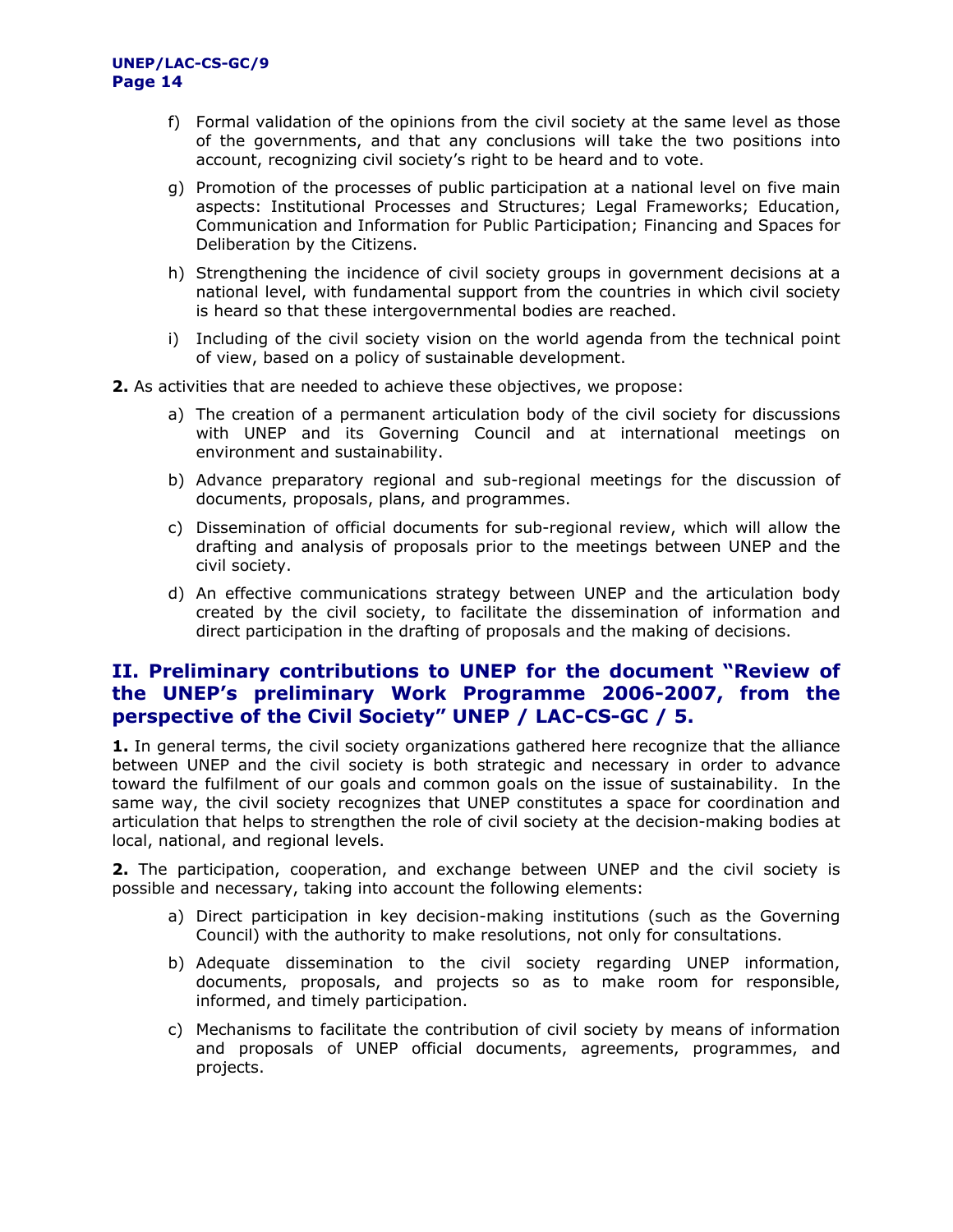- d) Dissemination to Civil Society Organizations of UNEP work plans for the short, medium, and long terms.
- e) Direct participation of the civil society on the diagnosis, design, implementation, and evaluation of UNEP programmes and projects.

**3.** Within this framework, civil society will be willing to support the initiatives of UNEP, assuming the commitment of disseminating and collaborating with initiatives, programmes, and projects that are drafted in a participative manner.

**4.** It is necessary to formalize the participation of the civil society in the UNEP with a reference framework that establishes clear game rules.

**5.** The individuals that civil society chooses to represent it before the UNEP and international organizations must be rotated and elected in a democratic manner in order to guarantee continuity and transition.

## **III. Proposal for a Civil Society organization for Latin America and the Caribbean for its relationship with UNEP/ROLAC, and the UNEP Governing Council**

**1.** The civil society organization formed for interlocution with the UNEP at the various spaces for discussion was organized by means of an independent and permanent coordination mechanism that will be known as the "Latin American and Caribbean Civil Society Coordinating Group for the Environment" (COSC), and it will constitute a valid interlocutor before international organizations and official coordinators of government representatives; it will facilitate representation of civil society at international meetings on the environment and sustainability and will strengthen the role of the Civil Society Organizations (CSO's) before governments, the United Nations, and other international organizations of the area.

**2.** From the time it was created, this Coordinating Group undertook the task of establishing the required mechanisms of internal organization so that the network will be representative, operational, transparent, and democratic.

**3.** The structure of civil society must come from and be strengthened by local, national, regional, and global levels (pyramid structure). Each level (local, national, regional and global) will have a coordinating core group that should respond to each country's reality and the specificities of the various organizations, and which could involve recovery of the idea of councils for sustainable development. The networks constitute a link between the governments and the concrete reality of the populations.

**4.** In a provisional manner, the Coordinating Group will be made up of two sub-regional representatives elected for two-year periods, which will make up an eight-member group and guarantee adequate representation of the main groups. Two alternate representatives also were elected at the sub-regional level who will be able to replace the incumbents if the need arises.

**5.** During the first period of organization the Coordinating Group has requested UNEP support (liaison) to facilitate the tasks of dissemination, communication, and administrative management.

**6.** The objectives of the Coordinating Group will include, among others:

a) Interaction with UNEP and the bodies in charge of diagnosing, drafting proposals, and implementing, following-up and evaluating UNEP plans, programs, projects, and documents.